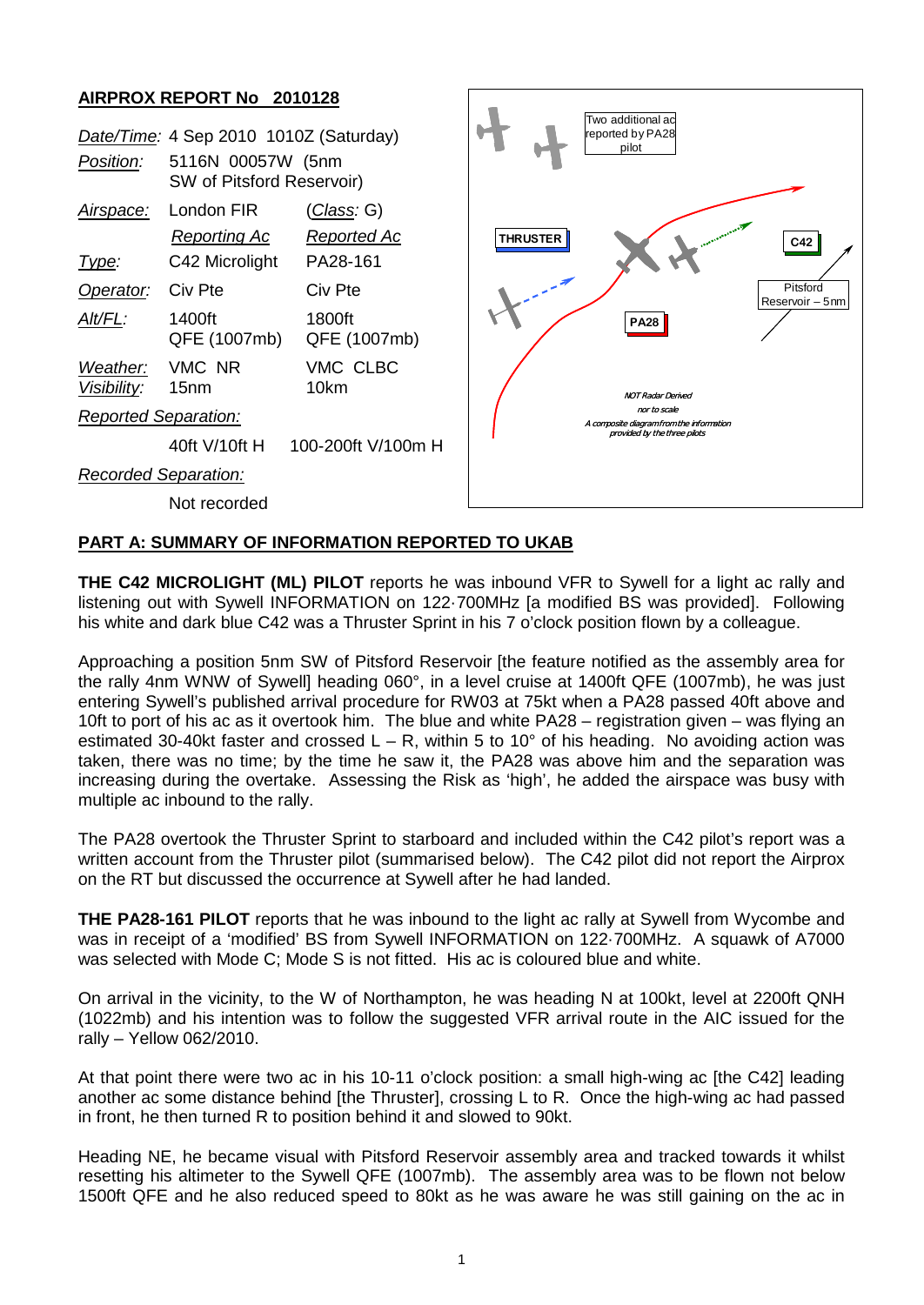front. At this time he also noted two additional ac off his port wing-tip joining from the NW. The separation between the lead ac, which was now to the R of his track at a speed of about 70kt, and his PA28 was still reducing. He was reluctant to reduce speed any further, as this would not increase the separation and he felt it would be unsafe to do so in case he had to take any sudden action at the resulting low airspeed that could potentially put him in a stall/spin situation. His first option of a LH orbit was prevented by the other ac closing off his port wing-tip, which could have caused a head-on conflict with either of them. A RH orbit was also considered, but this would have taken him closer to the lead ac and they were to the N of Northampton by this time, over built-up areas of the City. Also, he was acutely aware that there was another ac behind him but he had no idea of its position or proximity so S turns to increase separation were therefore discounted. He felt he was becoming increasingly boxed-in but could see ahead that there were no ac at the Pitsford Assembly Area and decided his best option would be to pass the small high wing ac into clear airspace beyond. Both ac were on similar parallel tracks and he felt the risk was minimal. He positioned further to the L of the lead ac, mindful of the other two ac off his port wing tip, and accelerated to about 100kt. This also caused his ac to climb slightly, prior to re-trimming, and further increased the separation. The ac ahead and now to his R, which now appeared to be a small two seat high-wing very light ac type [the C42 ML], then passed down his RH side and under his starboard wing tip, 100-200ft below and about 100m away with a 'low' Risk.

Once he had passed the C42, he continued to Pitsford Reservoir Assembly Area. With no other ac now in the area, he began a descent and slowed to begin his approach to RW03 at Sywell. Late on base-leg flying at about 75-80kt he began catching-up two Piper Cub type ac, but he was able to turn finals for the hard RW03 whilst they extended their base leg before turning for the grass runway.

He added that multiple ac in close proximity flying on converging tracks at the time of the Airprox was a significant factor.

**THE THRUSTER T600N SPRINT PILOT** provided a supplementary account stating that he was also flying to the rally at Sywell and following his colleague, 500m astern of the C42 ML whilst listening out with Sywell INFORMATION on 122·700MHz. Flying a track of 060°, NW abeam Northampton approaching Pitsford Reservoir, he spotted a PA28 in his 4 o'clock - 300m away heading about 050° on a similar course. The PA28 was flying about 30-40kt faster and overtook from R to L in front of his ac, flying between his Thruster and the C42 at the same level. He did not feel there was any Risk at this point, even though the PA28 pilot did not give way to his ac, nor to his colleague's C42, by altering course to the R. It was not until the PA28, now to port of the C42, climbed slightly and unexpectedly turned R by 15-30° that there was a 'high' Risk of a collision with the C42 ahead. From his position 500m directly astern of the C42, the PA28 appeared to fly directly over the top of the C42 with very little vertical separation. The RT was very busy, so he was unable to make a radio call to warn the C42 pilot of the imminent danger posed by the proximity of the PA28.

UKAB Note (1): The AIC issued for the rally – Yellow 062/2010 dated 12 Aug 2010 - promulgated procedures for the event that had been devised to ensure the safety of participants and also create an orderly flow of traffic, including a Temporary Restricted Area in force within a 4nm radius of Sywell ARP (sfc - 3500ft agl).

A modified BS was available from Sywell INFORMATION during the period of the Airprox, and all radio equipped ac, including Microlights and Autogyros, were required to proceed to an Assembly Area at Pitsford Reservoir (4 nm WNW of Sywell) via suggested routes depending on the direction of arrival.

At Para 4.2.2, it was specified that:

'Prior to reaching Pitsford monitor 'Sywell INFORMATION' on 122·700MHz on which regular broadcasts will include the active runway and QFE. NO RADIO CALLS ARE NECESSARY FOR JOINING. Fly an anticlockwise holding pattern at Pitsford 020/200 degrees not below 1500 ft…………..'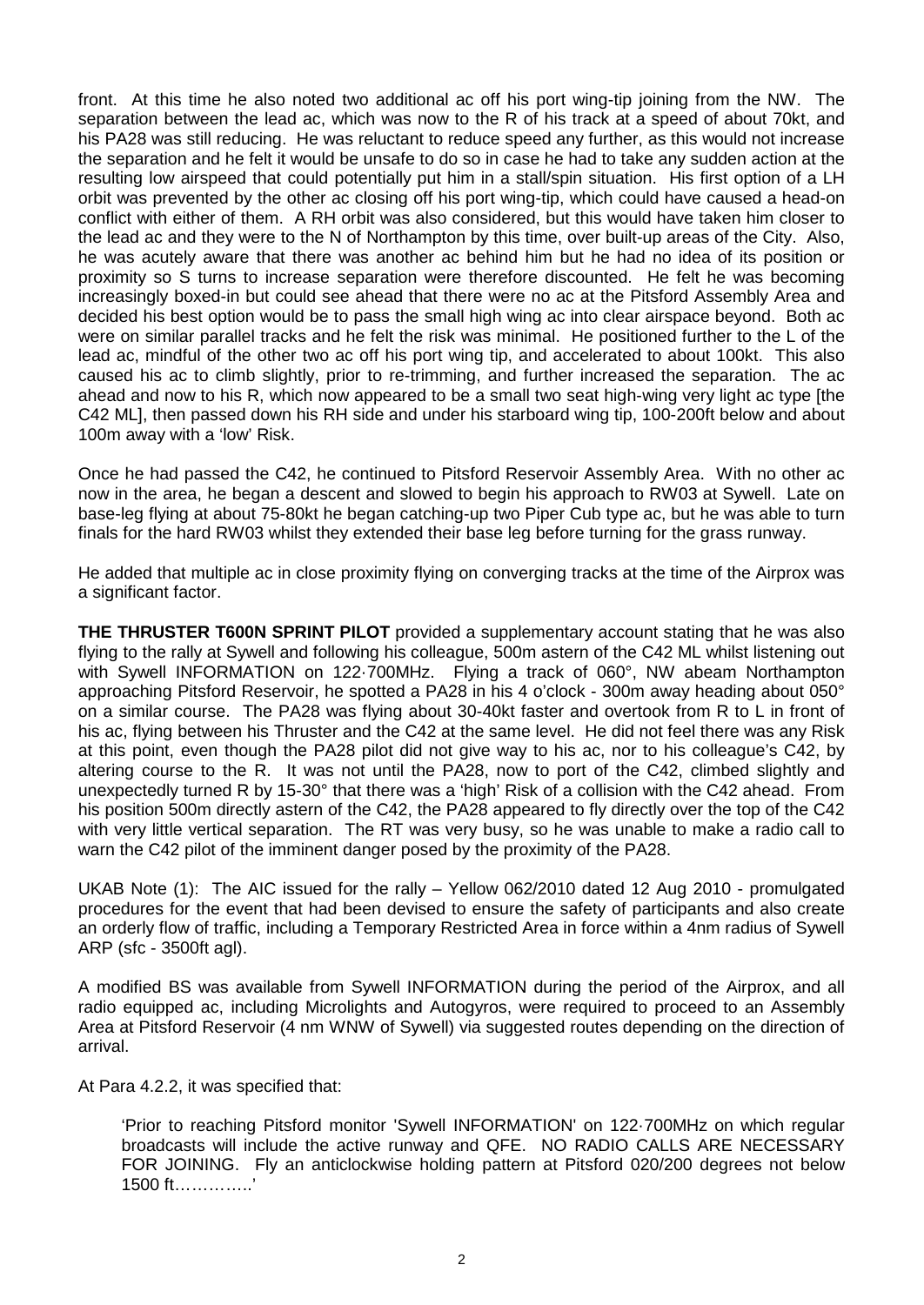Hence, the modified BS.

UKAB Note (2): This Airprox is not apparrent on the LATCC (Mil) radar recordings despite extensive analysis of the recorded data. A large number of ac are shown as intermittent primary contacts approaching Sywell via the notified Assembly Area at Pitsford Reservoir. Therefore, in the absence of Mode S data it is not possible to identify the C42 or Thruster Sprint from the myriad of other ac in the vicinity. Furthermore, no ac squawking A7000 with Mode C is shown approaching the Assembly Area in the manner described by the PA28 pilot. That is not to say that he did not comply with the promulgated procedures, just that it is not possible to identify his ac with certainty.

## **PART B: SUMMARY OF THE BOARD'S DISCUSSIONS**

Information available included reports from the pilots of both ac and radar video recordings.

The Board was briefed that the Airprox was not evident on recorded radar data, but the radar recording did confirm that there was a large volume of traffic inbound to Sywell converging on the Assembly Area from all around. The GA Pilot Member has experience of various rallies, both in the UK and abroad; he explained that it is not an easy task to integrate into the inbound flow with so many disparate types of ac of greatly varying performance levels arriving from different directions. The smaller ac can be difficult to spot in the first instance and the widely differing speed ranges made it difficult to judge spacing in any inbound sequence. He emphasised that this rally is a very popular event attracting many ac from all over the Country and safe participation relies on good airmanship coupled with sound common sense. A number of Members, pilots and controllers alike, also have experience of such events and concurred that they could present a challenge for less experienced pilots. The GA pilot Member's view was that the procedures developed for the event had generally proved satisfactory provided pilots complied with them and exercised good overall airmanship.

The CAA ATS Policy and Standards Advisor commented on the use of a 'Modified' Basic Service and was concerned that this was not a term that he recognised within the range of ATSs promulgated for use within the UK outside CAS. Practically speaking, no form of ATS was afforded to rally traffic, especially within the ATZ, and this was effectively, a one-way 'listening watch'. Nevertheless, controller Members who had operated an aerodrome Flight Information Service during such events commented that these can be extremely busy scenarios, it was debatable, therefore, whether this volume of traffic could be operated under a more positive or more RT intensive form of ATS. The GA pilot Member said that in his experience, attempting to apply more positive control to such events limited the flow rate of inbound traffic to an unacceptable degree. However, another Member added that stipulated 'slot-times' could be helpful in smoothing out the peaks and troughs in the traffic flow. Nevertheless the Policy and Standards Advisor elected to review the use of this 'Modified' Basic Service in more detail outwith the meeting.

Notwithstanding the promulgated arrival routes, this Airprox occurred whilst ac were in transit to the Assembly Area, outside the ATZ, in the 'Open FIR' where see and avoid in accordance with the Rules of the Air applied. Broadly, the reports from the two pilots involved, together with that of the Thruster Sprint pilot, all agreed on the relative positions of ac during the encounter, except the crucial point of the minimum separation. It was clear to the Board that the PA28 pilot had spotted both the C42 and the Thruster and elected to follow the C42, not realising initially the significant speed differential before he found he had limited room for manoeuvre. A GA Member pointed out that pilots of slower microlight types must expect to be overtaken by other aeroplanes that are plainly not capable of being flown safely at such slow speeds. Thus, appreciation of differing ac performance needed to be taken into account by everyone involved. Members also noted the significance of the low-wing PA28 overtaking to port and above the high-wing C42; the C42 pilot would not have been able to see the PA28 until it started to draw alongside and flew into his field of view ahead. Plainly, it would have come as quite a surprise when the PA28 overtook his C42, from his perspective passing 40ft above and 10ft to port of his ac, contrary to the Rules of the Air, but the separation might have been difficult to gauge. It was evident that the PA28 pilot had the C42 in plain view for some time,